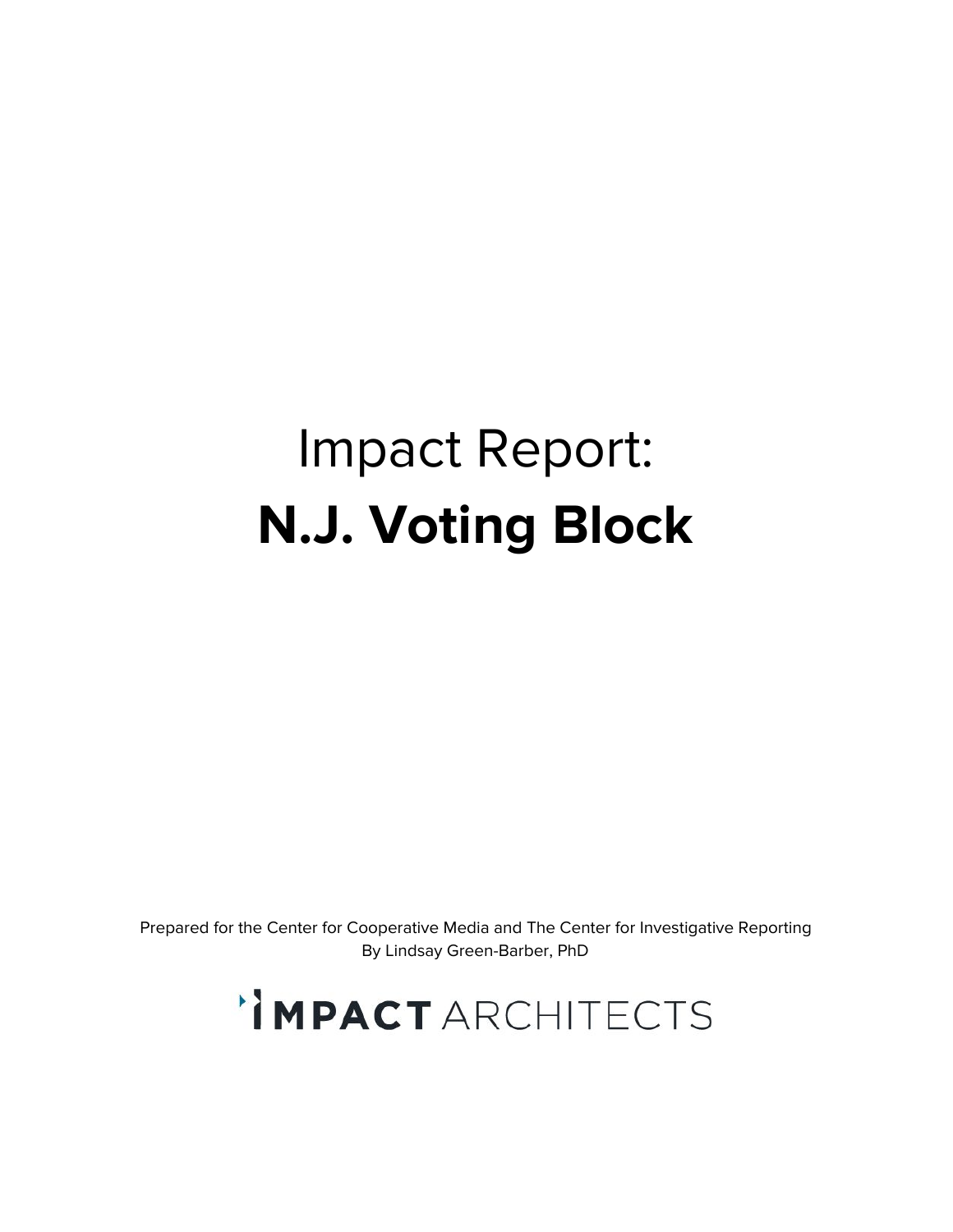# **I. Background**

In 2017, New Jersey faced what promised to be a challenging gubernatorial election. Media throughout the state were especially concerned that the combined effect of Chris Christie's legacy and Donald Trump's presidency would contribute to increased polarization, decreased civil discourse, and a likelihood that voters would check out of the electoral process. Recognizing the importance of the moment and the precariousness of the media environment (both locally and nationally), NJ media companies wanted to do something new and different to engage citizens and provide information to help people navigate the election.

The Center for Cooperative Media at Montclair State University convened a phone call with media throughout New Jersey to spur a collaborative reporting effort in the lead up to the election. Over the course of 12 months, CCM, together with The Center for Investigative Reporting, coordinated what came to be called Voting Block, a collaborative reporting initiative with 30 partners that included text, audio, and video stories, community events, and even a comedy show.

The goals of this initiative included:

- Catalyze civil conversation and get together people who are geographically proximate but who wouldn't normally talk about these issues;
- Raise awareness about governor's election;
- Create relationships and structures to support collaborative reporting; and
- Build capacity and expertise for partner news organizations to do direct community engagement.

At the close of the project, CCM and CIR identified the following learning questions:

- How, if at all, did community members who participated in events change their news consumption habits?
- Did community members who participated in events and/or consume content have higher sense of self-efficacy and/or increased levels of civic engagement?
- How did gameshow work for partners, and how could partners have been more integrated in this event?
- How can workflow be improved?
- Were partners clear on the point of the collaboration, and how can collaborative efforts maintain a focus on the intended impact of a project?
- What new skills or capacities were developed within partner organizations?
- What additional resources were needed but unavailable for this initiative, if any?

This report analyzes data gathered through events and interviews to assess the effectiveness of Voting Block in achieving its stated goals and, when possible, to answer CCM and CIR's learning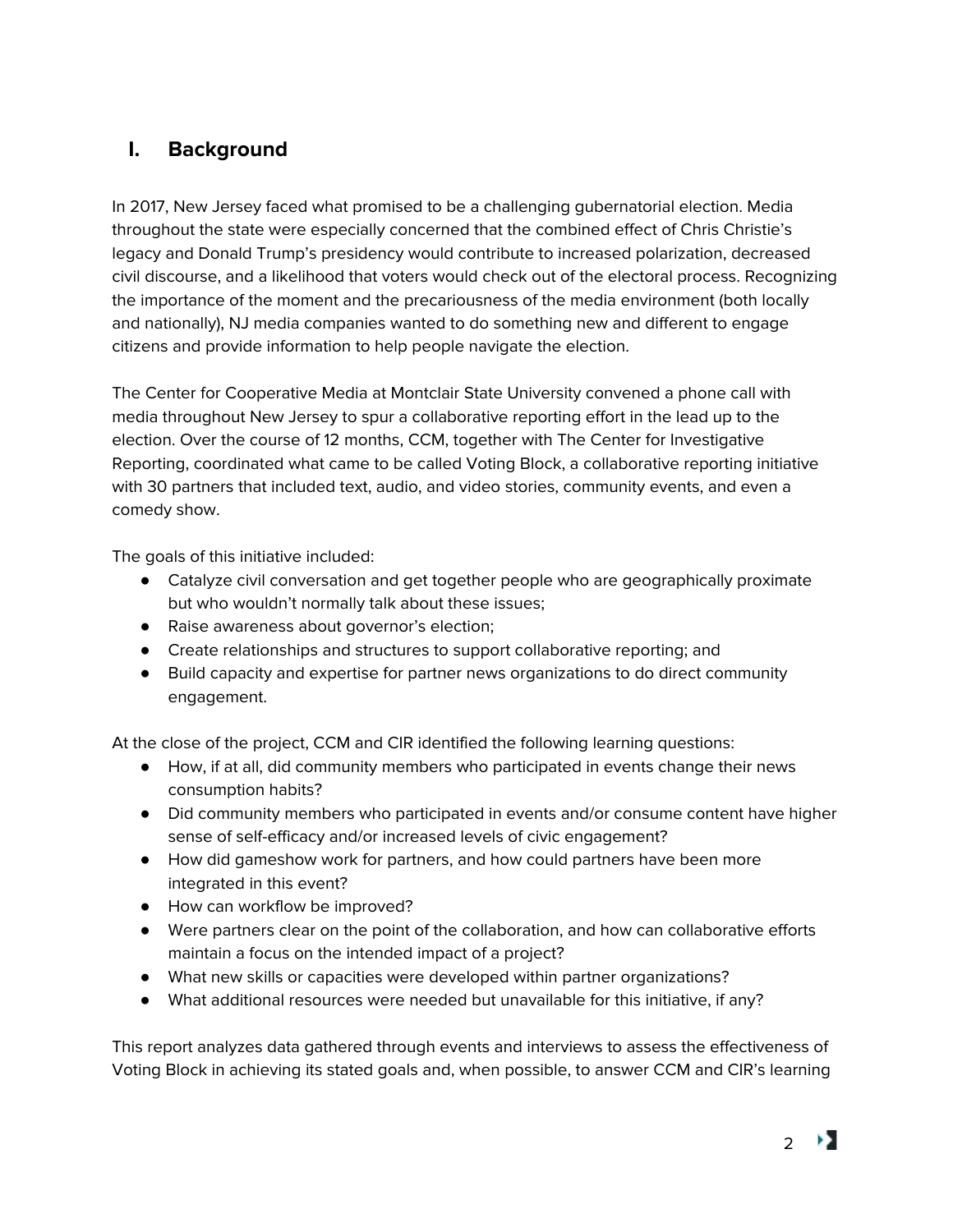questions.<sup>1</sup> In general, it finds support for the claim that Voting Block contributed to stronger ties among participating community members and news organizations. However, there is little concrete evidence about the effect Voting Block had on civil conversations or raising awareness about the gubernatorial election among community members. It also finds that media partners created new relationships, learned new methods for collaboration, and built capacity internally, both for collaboration and community engagement.

<sup>1</sup> Data include a survey with media partners, 13 semi-structured interviews with media partners, and a survey with community member potluck participants.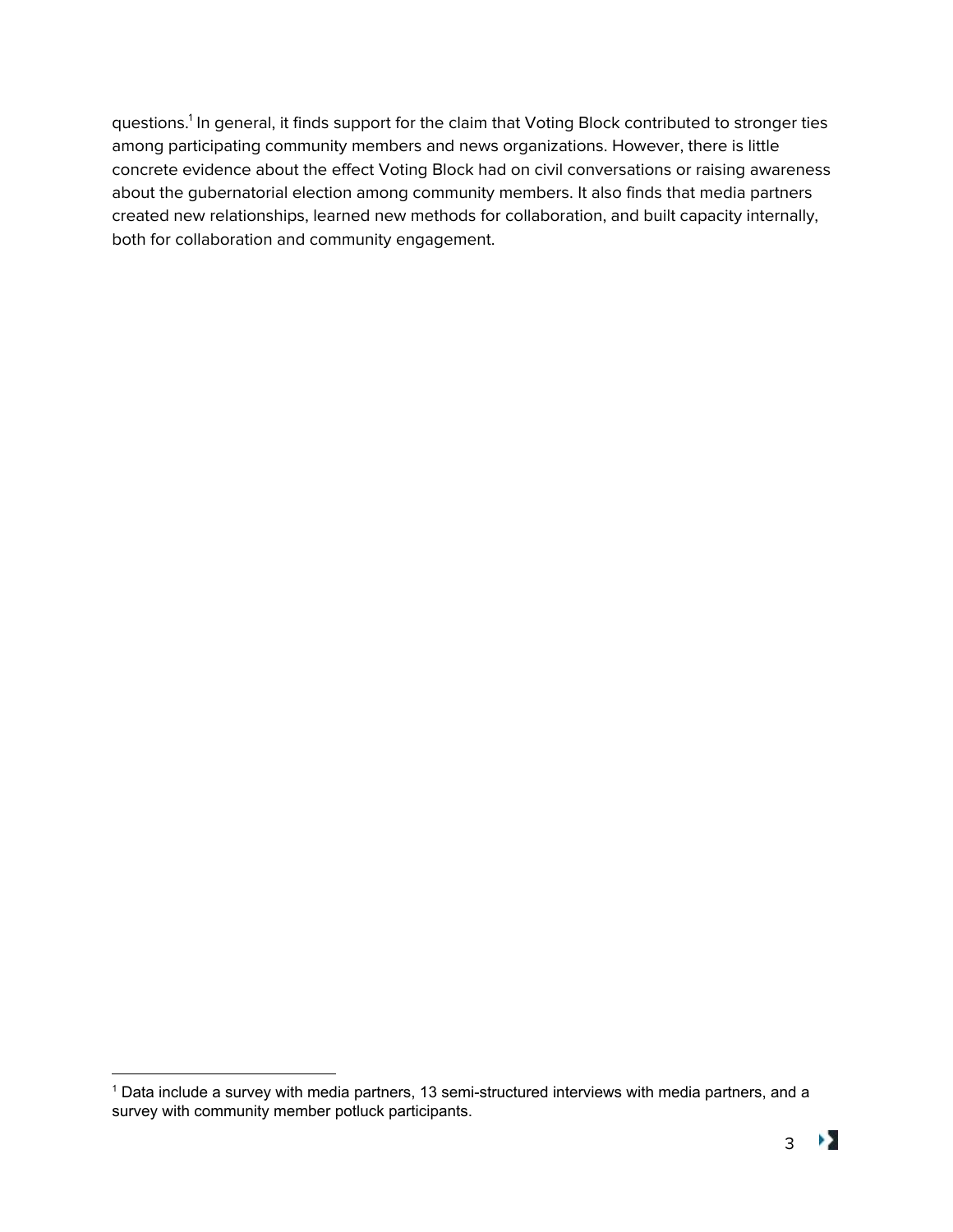#### **II. Activities**

The project was coordinated by the Center for Cooperative Media and The Center for Investigative Reporting and consisted of four foundational reporting partners: WNYC, WHYY, NJ Spotlight, and The Record. The project's coordinators at the CCM, Stefanie Murray and Joe Amditis, worked with the partners to design the project. Cole Goins and Cristina Kim of CIR were responsible for community engagement coordination and support. New America Media, a fellow Dodge Foundation grantee, was also brought on as a coordinating partner to ensure participation by ethnic media in N.J. Once the project had been sketched out, the group identified additional partners to invite to participate, especially with a goal to ensure the collaborative was racially, ethnically, and geographically diverse. In total, 21 hyperlocals, ethnic media organizations, and college newsrooms were recruited for the project.

Due to the large and diverse group of partners, Murray and Amditis created subgroups that accounted for partners' different capacities and types of involvement. Beginning in May 2017, Murray met weekly with the large partners and Amditis did the same with hyperlocals. The organizing partners - CCM, CIR, and NAM - also had separate weekly calls. CIR held regular check-in calls with engagement leads. During the weekly calls, partners reviewed upcoming deadlines, discussed any issues, and identified next steps.

Materials were shared through Google Drive and included: the main project document that has a project description, identifies roles and responsibilities, and highlights deadlines; a shared language document to ensure that partners used consistent language when referring to the project; folders for images, audio and video files; and more. In addition to the weekly phone calls, partners communicated through a dedicated Slack channel.

For reporting and engagement, partners worked independently to recruit neighbors from one block, which would serve as the "Voting Block" for their reporting throughout the election season. Stories were meant to focus on neighbors learning about candidates' platforms and engaging with their neighbors in civil conversations and debates in order to highlight how everyday people were dealing with the election and each other. Partners edited and published their own work, and larger organizations did their own photography, audio collection, and/or videography. Hyperlocal partners wrote their own stories, but were also offered back-editing on their stories and video and audio support.

As organizations published and/or aired their stories, Amditis collected links to the digital versions and cross-posted the content on the Voting Block website. He also added links and images to the Google Drive folder and shared them through email and Slack so that other organizations could cross-post (with proper credit, as laid out in the shared language document). Partners were encouraged to republish other partners' work and/or link to it on social media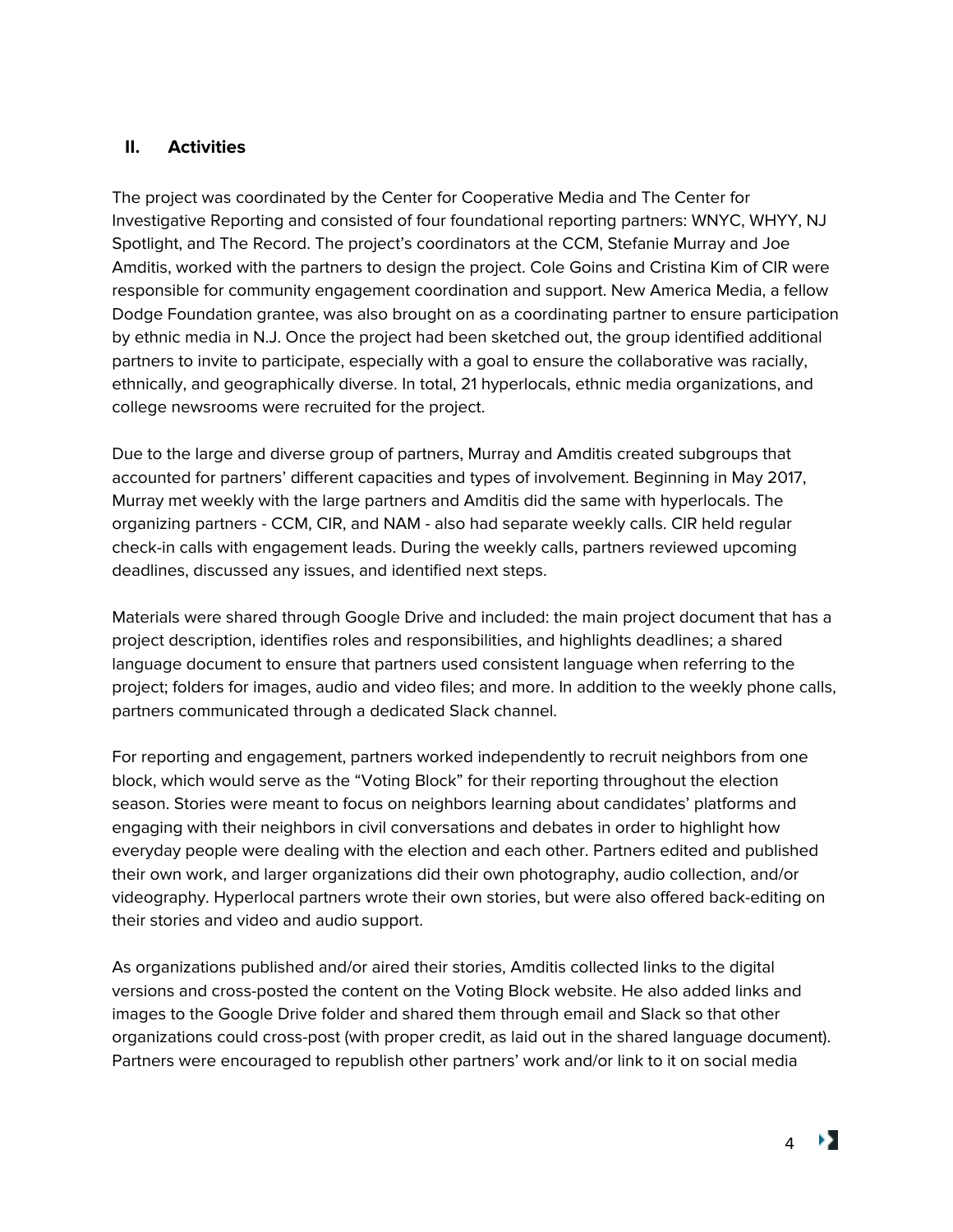The main community engagement activities were block level potlucks through which reporters convened community conversations to inform their reporting. With guidance from CIR, partners were responsible for arranging their own potlucks. In addition to planning documents and trainings, CIR supported some potlucks through stipends to cover the costs of the food and by arranging a facilitator, if needed. As a result of the potlucks, the reporting produced for Voting Block was driven by community interests and information needs as uncovered through direct community engagement.

CIR also worked with community partners to host additional potlucks. Partners included arts organizations and public libraries. For example, at Artworks Trenton, CIR co-hosted a conversation among the organizations artist members, and together with Streetlight (also in Trenton), CIR and CCM facilitated a conversation among community members experiencing homelessness.

# **Voting Block timeline 2**

Tuesday, Dec. 13, 2016: First conference call hosted to discuss potential collaboration around the upcoming NJ Governor's race. Gene Sonn, news director at WHYY/Newsworks, had first suggested collaboration in fall 2016 and we decided to wait until after the election and Thanksgiving holiday to discuss it.

Feb. 9, 2017: Follow-up call with interested partners to discuss collaboration. We started to envision what exactly it would look like and created a shared document.

March 1: Additional call with partners to further discuss out ideas. (We have emails back-and-forth from this time)

March 15: Additional call with partners to finalize ideas. We decided to call it Voting Block from here on out, and decided to do the neighbor/block approach.

Monday, May 1, 2017: First of weekly Voting Block group call (NOTE: calls continue on a weekly basis for the duration of the project -- last call was in November 2017)

May 10-June 12: "Large" partners identified blocks.

June 7: Funding received from Dodge to expand project to add hyperlocal and ethnic media outlets

Monday, June 12: Official launch date; first stories published. CCM published column announcing the project.

June 29: hyperlocal and ethnic media partners still being recruited

July 5: Potluck guide in final edits

<sup>2</sup> Timeline prepared by CCM and CIR.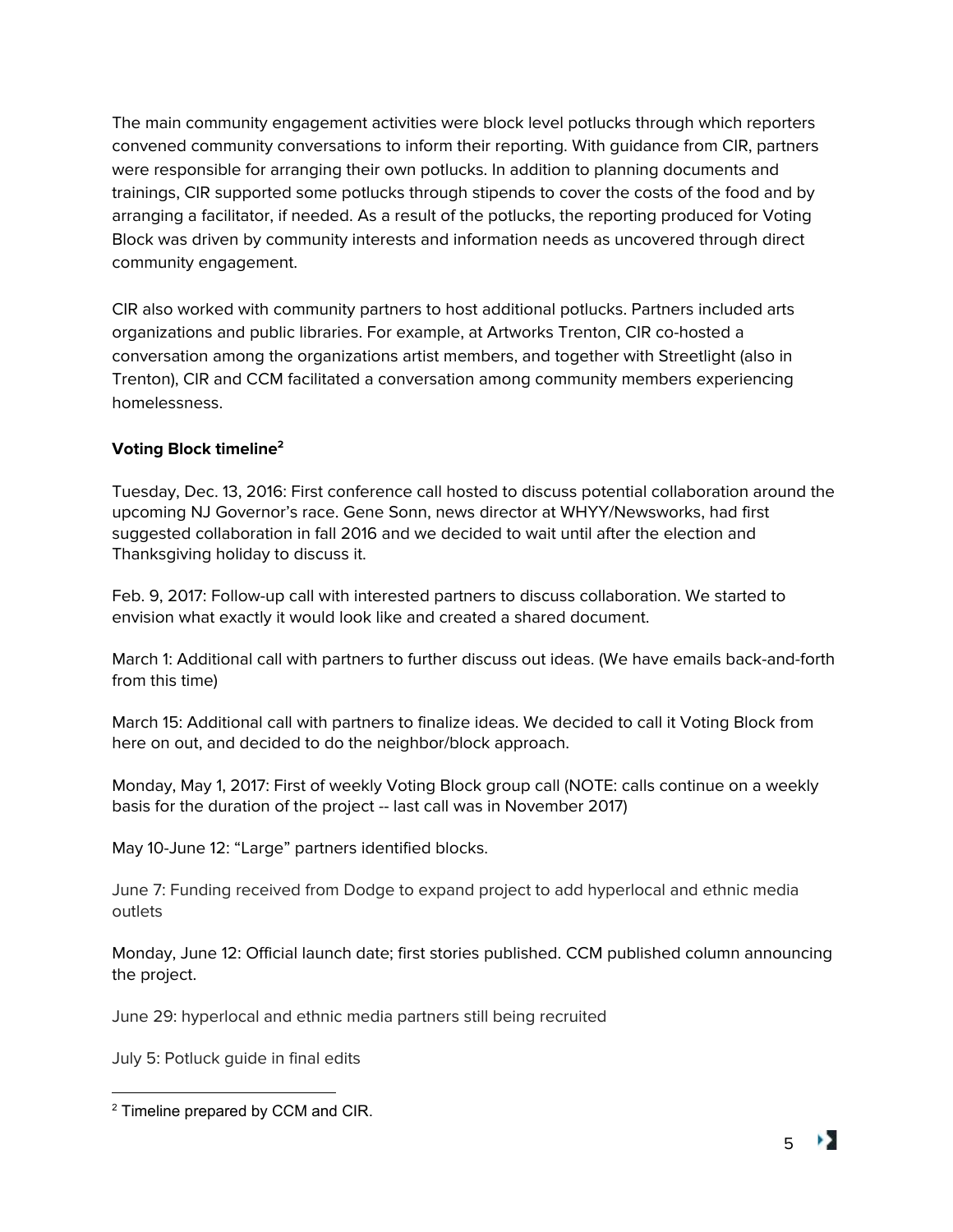July 12-ish: Another round of stories published

mid-July: outreach to gubernatorial candidates to join block gatherings, and attend a town hall at Montclair State

July 31: First call with new hyperlocal partners

Aug. 3: First call with NAM

Aug. 16: Reveal launches Political Potluck campaign

Aug. 16: weekly planning calls with hyperlocal partners start

Early Aug.: planning underway for Voting Block game show, to be held Oct. 21

Sept. 11-18-ish: Next stories published by both large and hyperlocal partners

Sept. 25: Reveal finalizes game show promo materials and circulates

Oct. 10: Candidate debate and viewing parties among blocks

Oct. 18: Second debate

Oct. 21: Game show at WFMU

Oct. 25-ish: Next round of stories published

Nov. 1: Next stories published and Groundsource campaign publication begins

Nov. 7: Election

Nov. 9: First Voting Block wrap-up stories published

Nov. 15: Final Voting Block weekly call and discussion of People's Agenda; Groundsource campaign continues; survey to Voting Block citizen participants circulated for final edits

Nov. 16-18: Wrap-up stories published

Nov. 28: Voting Block media partner survey circulated

Dec. 9: People's Agenda published, sent to governor

#### **Activities and content 3**

<sup>&</sup>lt;sup>3</sup> Activities and Content prepared by CCM and CIR.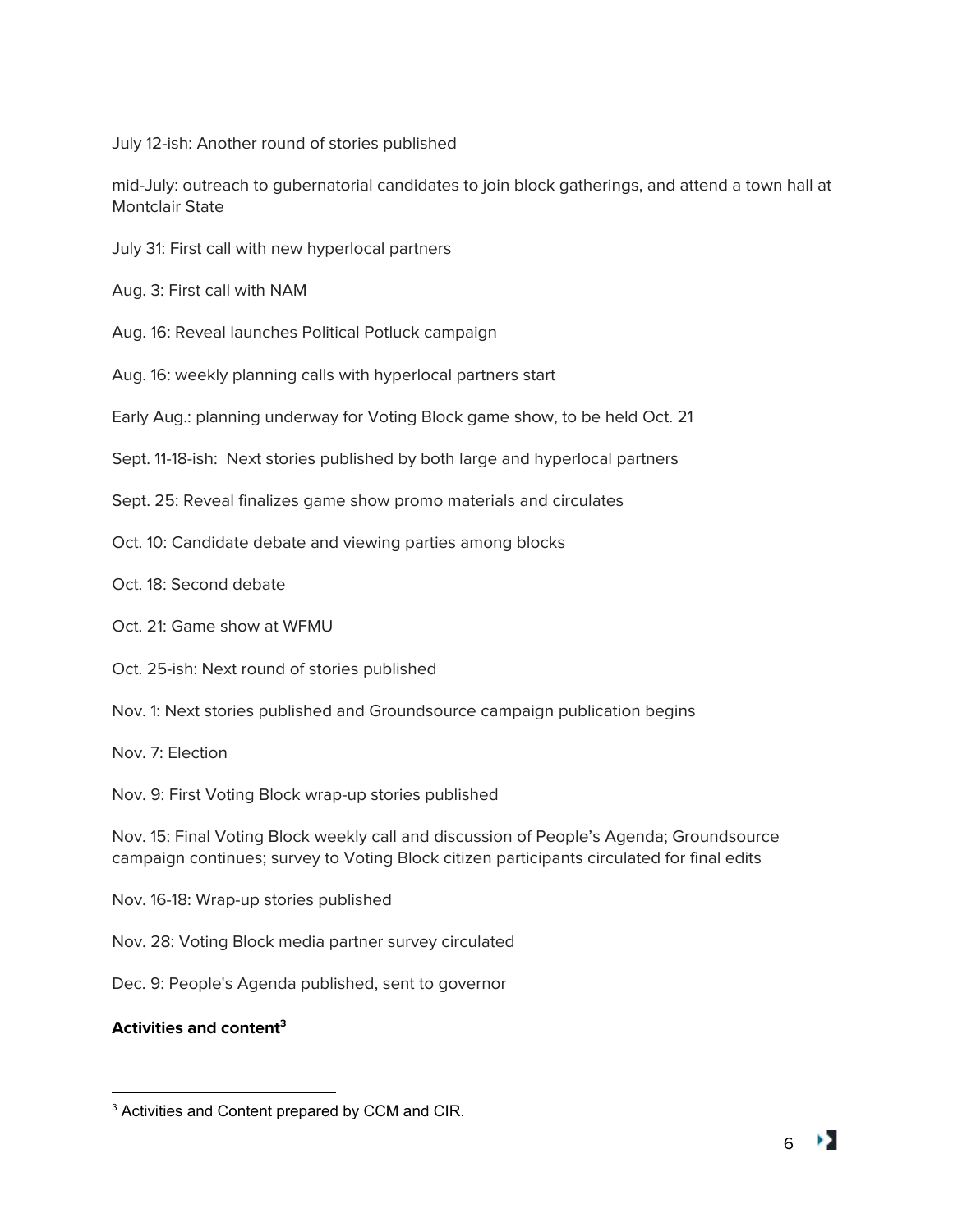- **1) Founding partners produce profiles on their neighborhoods.** To kick off Voting Block, the founding cohort (WNYC, WHYY, NJ Spotlight and The Record) each chose a neighborhood to follow through the election and produce an overview story on their respective neighborhood's attitude toward politics and the election. The Asbury Park Press was originally in the partner cohort, but dropped out after their first story. Links to these first stories are below:
	- a) WNYC: West [Orange](http://www.wnyc.org/story/nj-neighbors-who-dare-talk-politics/)
	- b) NJ Spotlight: Long [Valley](http://www.njspotlight.com/stories/17/06/12/does-politics-have-a-role-to-play-in-pastoral-long-valley/)
	- c) WHYY: [Paulsboro](http://www.newsworks.org/index.php/local/new-jersey/104193-a-look-at-nj-governors-race-from-the-blue-collar-enclave-of-paulsboro)
	- d) The Record: [Westwood](http://www.northjersey.com/story/news/politics/elections/2017/06/12/westwood-voters-dont-care-red-and-blue-just-green/384474001/)
	- e) Asbury Park Press: [Jackson](http://www.app.com/story/news/local/new-jersey/2017/08/24/jackson-voters-have-been-solid-red/592676001/)
- **2) Founding partners host potlucks and produce second stories.** For the second batch of stories, founding partners convened a meal with neighbors in their chosen community with support from CIR, which paid for food and venue rental (if needed). Each partner produced a follow-up story sharing highlights from the conversation. Their stories are below:
	- a) WNYC:
		- i) On the menu for this NJ [barbecue:](http://www.wnyc.org/story/voting-block-politics-summer-bbq-party/) politics
		- ii) When a [candidate](http://www.wnyc.org/story/voting-block-when-candidate-governor-drops-block-party/) for governor drops by a block party
	- b) NJ Spotlight: Peace in Long [Valley?](http://www.njspotlight.com/stories/17/07/16/peace-in-long-valley-maybe-not-when-the-talk-turns-to-politics/) Not when it comes to politics
	- c) WHYY: Over dinner, [Paulsboro](https://whyy.org/articles/over-dinner-paulsboro-residents-dish-on-nj-politics-and-politicians-photos/) residents dish over politics
	- d) The Record: Gov. [candidates,](http://www.northjersey.com/story/news/politics/elections/2017/07/14/gov-candidates-want-our-vote-come-westwood-residents-say/448890001/) want our vote? Come to Westwood
- **3) Ethnic media partners produce family profiles.** Through coordination by New America Media, four ethnic media organizations contributed stories that were profiles of different families and communities in New Jersey and their attitudes toward politics and the election. NAM received a separate grant from the Dodge Foundation to support the production of these stories, so they were a bit different in approach than the other partners, but were included in the overall Voting Block project. Two publications, Zaman Amerika and Reporte Hispano, produced additional stories for Voting Block, including a potluck and a post-election wrap-up piece. All pieces produced by ethnic media organizations are listed below:
	- a) Reporte Hispano:
		- i) "I can't vote, but my [daughter](https://www.votingblocknj.com/i-cant-vote-but-my-daughter-can) can"
		- ii) For small biz owners, taxes a priority in NJ [governor's](http://newamericamedia.org/2017/10/for-small-biz-owners-taxes-are-priority-in-nj-govs-race.php) race
		- iii) [Hispanics](https://www.votingblocknj.com/hispanics-in-elizabeth-apathetic-elections) in Elizabeth City apathetic about the election
	- b) Zaman Amerika:
		- i) Immigrant, Muslim and voting [Republican](https://www.votingblocknj.com/immigrant-muslim-voting-republican-new-jersey) in New Jersey
		- ii) More questions than answers in upcoming qubernatorial election
		- iii) [Turkish-American](https://www.votingblocknj.com/turkish-american-voters-look-for-lower-taxes-friend-to-immigrants-in-next-nj-governor) voters look for lower taxes and a friend to immigrants in next NJ [governor](https://www.votingblocknj.com/turkish-american-voters-look-for-lower-taxes-friend-to-immigrants-in-next-nj-governor)
		- iv) Woodland Park's Turkish [community](https://www.votingblocknj.com/woodland-parks-turkish-community-looks-ahead-after-new-jerseys-election) looks ahead after election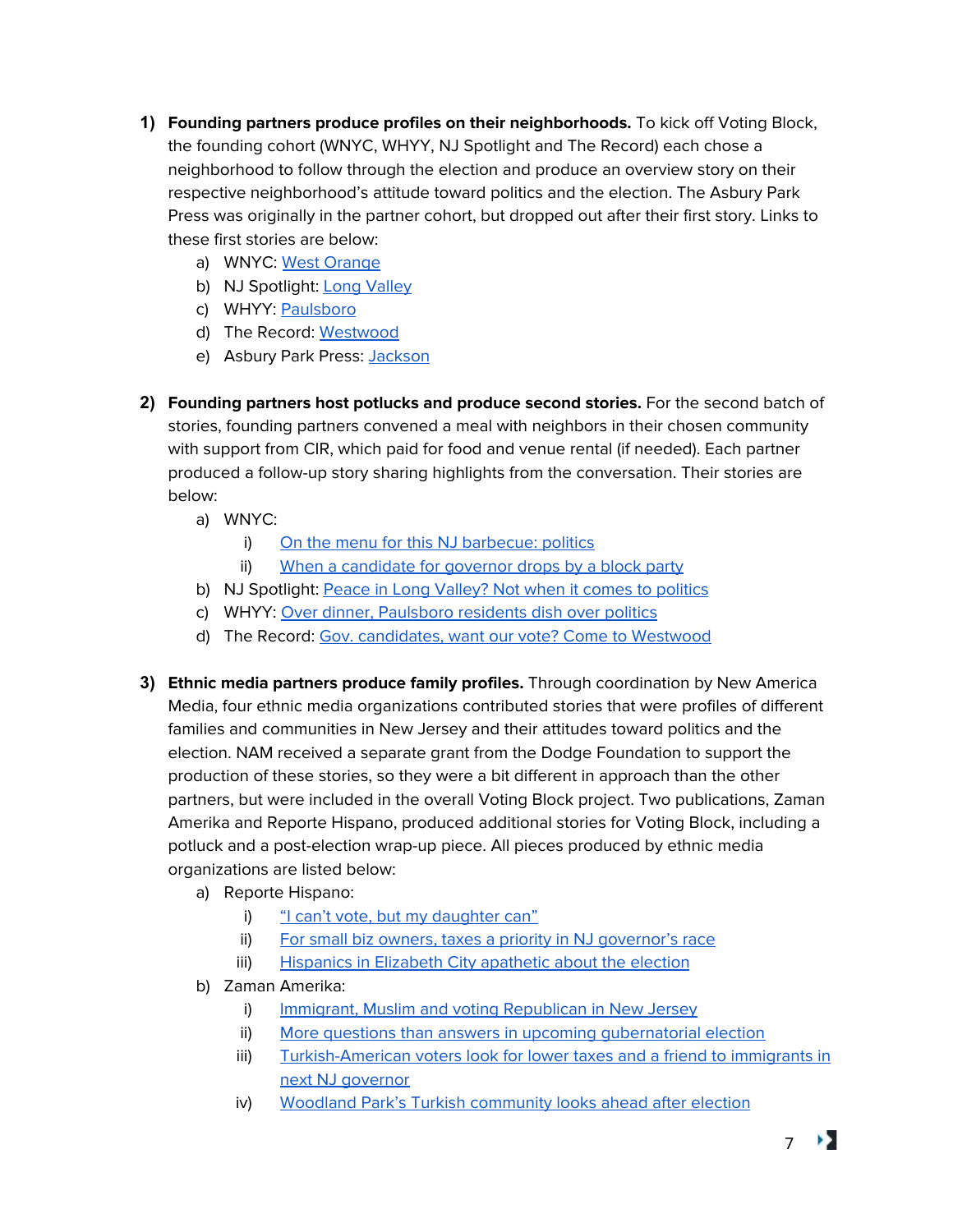- c) Sing Tao Daily:
	- i) New Jersey couple continues lifetime of activism in Chinese [community](https://www.votingblocknj.com/new-jersey-couple-contines-lifetime-activism-chinese-community)
	- ii) For one [entrepreneur,](https://www.votingblocknj.com/for-one-entrepreneur-american-dream-means-helping-immigrants-live-with-pride-dignity) American dream means helping immigrants live with "pride and [dignity"](https://www.votingblocknj.com/for-one-entrepreneur-american-dream-means-helping-immigrants-live-with-pride-dignity)
- d) African Sun Times: Nigerian [community](http://africansuntimes.com/2017/08/nigerian-community-chief-need-change-mansion/) chief: "We need a change in the mansion"
- **4) Hyperlocal partners join and produce profiles of their neighborhoods.** In late July,

Voting Block added more than a dozen hyperlocal news publications to participate in Voting Block. Each outlet was tasked with producing two main stories: A profile of a neighborhood in the community they serve and a story based on a potluck they hosted in their neighborhood. Here's a list of the hyperlocals' profile stories:

- a) Montclair Local: [Cloverhill](http://www.montclairlocal.news/wp/index.php/2017/09/14/montclairs-cloverhill-place-takes-pride-in-its-diversity-activism/)
- b) TAPinto Newark: [Downtown](https://www.tapinto.net/towns/newark/articles/in-downtown-newark-the-2017-nj-governors-race-l) Newark
- c) Shorebeat: Ortley [Beach](http://lavallette-seaside.shorebeat.com/2017/09/the-n-j-governors-race-from-sandys-ground-zero/)
- d) SNJ Today: [Vineland](http://www.snjtoday.com/story/36402437/vineland-voters-asked-do-you-have-issues)
- e) Village Green: [Maplewood](https://villagegreennj.com/election/trump-pinata-treasured-school-political-divisions-maplewoods-elmwood-avenue/)
- f) Jersey Shore Hurricane News: [Asbury](http://jshn.org/the-blue-block-a-look-at-asbury-park-voters/) Park
- g) Route 40: [Bungalow](https://rtforty.com/bungalow-park-the-daily-grind-in-the-shadow-of-a-dying-industry/) Park
- h) Brick City Live: [Forest](http://brickcitylive.com/news/andaiye/voting-block-newarks-forest-hill-residents-put-the-neighbor-in-neighborhood/) Hill
- i) Morristown Green: Washington's [Headquarters](https://morristowngreen.com/2017/10/02/straddling-the-political-divide-washingtons-hq-neighborhood-finds-common-ground-between-morristown-morris-towship/)
- j) NJ Pen: [Collingswood](http://www.njpen.com/voting-block-nj-collingswood-neighbors-keep-the-peace-by-talking-politics-less-town-culture-more/)
- k) CivicStory: [Berkeley](http://www.civicstory.org/civics-blog/2017/10/26/civicstory-voting-block-potluck-supper-berkeley-heights-hyfjk) Heights
- l) New Brunswick Today: [Downtown](http://newbrunswicktoday.com/article/downtown-nb-grows-its-potential-impact-elections) New Brunswick
- **5) Hyperlocal partners host their potlucks.** For their second story as part of Voting Block, each hyperlocal partner convened a meal with neighbors in their community and produced a recap of the conversations. Attendance and participation for each potluck ranged. Links to the potluck recap stories are below:
	- a) Trenton 365: Jacques Howard hosts voter [roundtable](https://www.youtube.com/watch?v=3M5X4jPTnRI&feature=youtu.be) to discuss issues
	- b) SNJ Today:
		- i) Vineland residents gather to discuss issues in [governor's](http://www.snjtoday.com/story/36582971/vineland-residents-gather-to-discuss-issues-in-governors-race) race
		- ii) South Jersey [residents](http://www.snjtoday.com/story/36669374/vineland-locals-examine-gubernatorial-race) feel ignored in state politics
	- c) Village Green: [Maplewood](https://villagegreennj.com/towns/maplewood/maplewood-residents-ages-9-to-90-hash-out-political-divide-on-elmwood-avenuefrom-age-9-to-90-maplewood-residents-hash-out-political-divide-on-elmwood-avenue/) residents age 9 to 90 hash out political divide on [Elmwood](https://villagegreennj.com/towns/maplewood/maplewood-residents-ages-9-to-90-hash-out-political-divide-on-elmwood-avenuefrom-age-9-to-90-maplewood-residents-hash-out-political-divide-on-elmwood-avenue/) Avenue
	- d) Montclair Local: Murphy [candidacy](http://www.montclairlocal.news/wp/index.php/2017/10/19/political-potluck-murphy-candidacy-prompts-unease-montclair/) prompts unease in Montclair
	- e) Route 40: Fix the bulkhead on your way out: Atlantic City's [Bungalow](https://rtforty.com/fix-the-bulkhead-on-your-way-out-atlantic-citys-bungalow-park-addresses-next-governor/) Park [addresses](https://rtforty.com/fix-the-bulkhead-on-your-way-out-atlantic-citys-bungalow-park-addresses-next-governor/) next governor
	- f) CivicStory: Berkeley Heights [neighbors](http://www.civicstory.org/civics-blog/2017/10/26/civicstory-voting-block-potluck-supper-berkeley-heights-hyfjk) talk list of priorities for new governor
	- g) TAPinto Newark: For residents of [downtown](https://www.tapinto.net/towns/newark/articles/voting-block-for-residents-of-downtown-newark-at) Newark at dinner, who becomes [governor](https://www.tapinto.net/towns/newark/articles/voting-block-for-residents-of-downtown-newark-at) matters as city changes
	- h) NJ Pen: Apathy, anxiety ahead of [Tuesday's](http://www.njpen.com/voting-block-nj-apathy-anxiety-ahead-of-tuesdays-vote/) vote
	- i) Brick City Live: Forest Hill [residents:](http://brickcitylive.com/politics/andaiye/forest-hill-residents-newark-and-new-jersey-must-locks-arms-to-embrace-the-future/) Newark and New Jersey must lock arms and [embrace](http://brickcitylive.com/politics/andaiye/forest-hill-residents-newark-and-new-jersey-must-locks-arms-to-embrace-the-future/) the future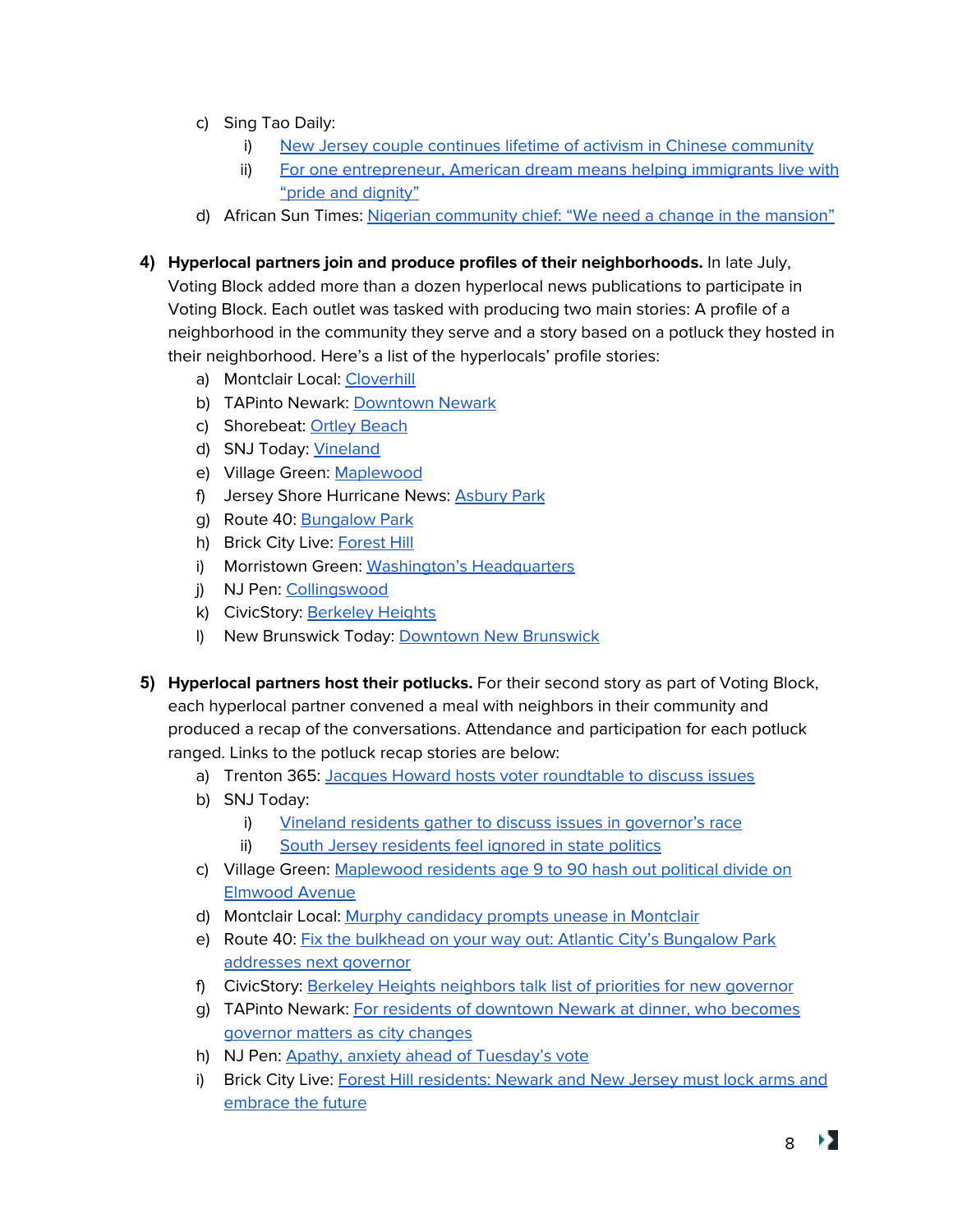- j) Morristown Green: Change [governors?](https://morristowngreen.com/2017/11/03/change-governors-the-whole-system-needs-an-overhaul-say-these-voters-from-washingtons-headquarters-in-morristown/) The whole system needs an overhaul, say these [voters](https://morristowngreen.com/2017/11/03/change-governors-the-whole-system-needs-an-overhaul-say-these-voters-from-washingtons-headquarters-in-morristown/)
- **6) Founding partners post additional, issue-based stories from their neighborhoods.** Our cohort of founding partners produced several stories that looked at specific issues in the election and how participants in their chosen neighborhoods felt about them. Here's a list of the issue-specific stories:
	- a) The Record: [Property](http://www.northjersey.com/story/news/bergen/westwood/2017/09/22/property-taxes-too-high-yes-but-maybe-thats-ok-say-some-westwood-residents/686007001/) taxes too high? Yes. But maybe that's ok, say some [Westwood](http://www.northjersey.com/story/news/bergen/westwood/2017/09/22/property-taxes-too-high-yes-but-maybe-thats-ok-say-some-westwood-residents/686007001/) residents
	- b) WNYC: For these NJ voters, [Washington](https://www.wnyc.org/story/new-jersey-voters-washington-trumps-governors-race/) trumps governor's race
	- c) WHYY: What will NJ's next governor do about the decline in housing [affordability?](https://whyy.org/articles/voting-block-will-n-j-s-next-governor-decline-housing-affordability/)
	- d) NJ Spotlight: Long Valley [neighbors](http://www.njspotlight.com/stories/17/09/20/long-valley-neighbors-find-accord-and-affinity-across-party-lines/) find accord and affinity across party lines
- **7) Founding partners host debate watch parties with their neighborhoods.** Each of our founding partners gathered participants in their neighborhood to watch the debate together and discuss their opinion afterward for a story.
	- a) WNYC: New Jersey [gubernatorial](https://www.wnyc.org/story/new-jersey-gubernatorial-debate-recap) debate recap
	- b) NJ Spotlight: Long Valley block on the debate: [unimpressed](http://www.njspotlight.com/stories/17/10/11/long-valley-voting-block-on-the-debate-unimpressed-and-unconvinced/) and unconvinced
	- c) The Record: Stop [attacking](http://www.northjersey.com/story/news/politics/elections/2017/10/11/gov-debate-stop-attacking-each-other-voters-say/751247001/) each other, voters say
	- d) WHYY: In [gubernatorial](https://whyy.org/articles/voting-block-n-j-gubernatorial-debate-paulsboro-residents-see-politics-usual/) debate, Paulsboro residents see politics as usual
- **8) Students from three colleges participate in Voting Block.** As part of Voting Block classes at both Rutgers and Montclair State University reported stories in New Brunswick and Montclair, respectively, to get local insights on the election. In addition, The Wall, a student newspaper at The College of New Jersey that primarily serves people experiencing homelessness, hosted a [potluck](https://thewall.pages.tcnj.edu/2017/10/22/come-eat-and-talk-politics-with-the-wall-on-wednesday/) with homeless participants in Trenton.
- **9) Residents and community organizations host their own Voting Block potlucks.** We received interest from more than 20 individuals and organizations who wrote us about hosting a Voting Block potluck in their own neighborhood. All told, we had about five additional potlucks that were hosted in different communities by community members, including a meal hosted by the Newark Public Library, and an event that we [co-facilitated](https://www.votingblocknj.com/trentons-artist-community-disillusioned-with-politics-but-committed-to-social-change) with [Artworks](https://www.votingblocknj.com/trentons-artist-community-disillusioned-with-politics-but-committed-to-social-change) Trenton.
- **10) WNYC solicits and answers questions for the candidates from the public.** As part of Voting Block and their election coverage, WNYC created a tool that allowed anyone to submit a question for the gubernatorial candidates, which partners in Voting Block would try to help answer. Partners helped promote the campaign, which garnered more than 400 questions from the public. WNYC then grouped the questions by topic and answered them in bulk.
	- a) Ask a New Jersey [gubernatorial](https://www.wnyc.org/story/ask-new-jersey-gubernatorial-candidate-anything) candidate anything
	- b) 5 top questions voters have for New Jersey [gubernatorial](https://www.wnyc.org/story/5-top-questions-voters-have-new-jersey-governor-candidates) candidates
	- c) Answers to your big [questions](https://www.wnyc.org/story/here-are-answers-your-new-jersey-governors-race-faqs/) for the next NJ governor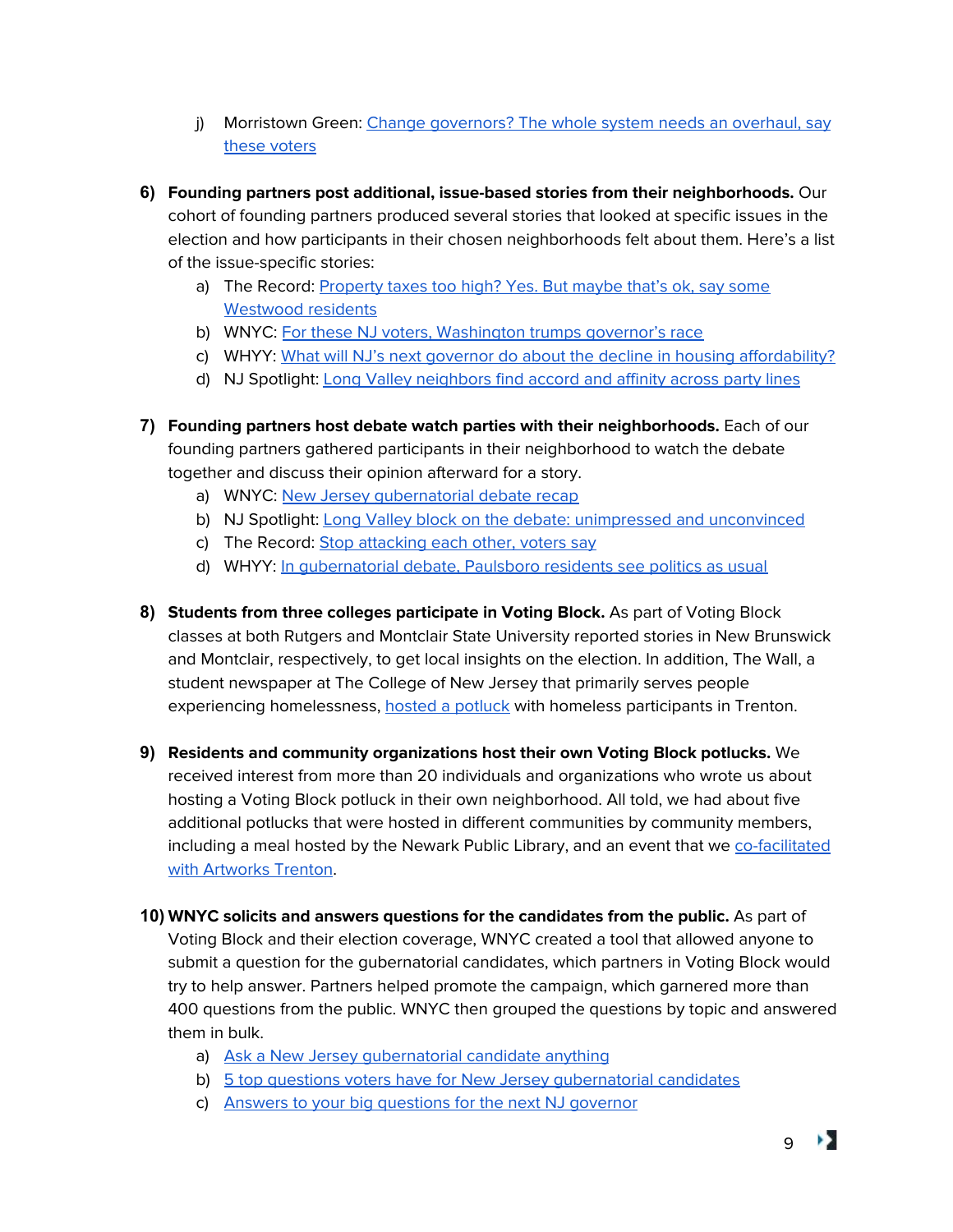#### **11) WNYC aired segments promoting other news outlets' reporting in Voting Block.**

WNYC's Nancy Solomon appeared on-air several times to tout not only her own reporting as part of Voting Block, but others' work as well, helping thread some of the themes we were hearing. Here are the main segments:

- a) As blocks multiply, a [patchwork](https://www.wnyc.org/story/5-top-questions-voters-have-new-jersey-governor-candidates) quilt of politics emerges
- b) In Westwood, NJ, the left and right meet on one issue: [affordability](https://www.wnyc.org/story/westwood-nj-left-and-right-meet-one-issue-taxes)
- c) [Downtown](https://www.wnyc.org/story/voting-block-downtown-newark-locals-grapple-growth) Newark voters grapple with growth
- d) Forget red or blue. In [governor's](https://www.wnyc.org/story/forget-red-or-blue-governors-race-its-all-about-green-westwood-voters) race, it's all about green for Westwood voters

**12) CIR and CCM host Electorama game show with WFMU.** Building on the stand-up comedy show that CIR created with WFMU during a previous statewide reporting collaboration, Dirty Little Secrets, we teamed up to host another comedy show around the governor's election, this time with a game-show twist. CIR and WFMU commissioned comedian Jo Firestone to design and host a game show in the style of The Dating Game that featured gubernatorial candidates as potential suitors for three comedians. The event, Electorama was hosted at WFMU on October 21 and livestreamed on WFMU's website. Here's a [recap](https://www.revealnews.org/press/this-is-what-happens-when-you-turn-a-governors-election-into-a-dating-game/) of the show, with a full video of the performance. CIR also hosted a remote viewing party and a trivia party in Trenton with WHYY.

- **13) Creation of a People's Agenda.** For one of the last components of Voting Block, news partners used an SMS campaign created through Groundsource to ask NJ residents to share the main thing they wanted Governor-elect Phil Murphy to address in his first 100 days. We received more than 370 responses, which we used to create the People's Agenda, compiled from quotes and grouping the main topics that we heard about. Here's the **final [agenda](https://centerforcooperativemedia.org/voting-block-read-peoples-agenda-compiled-sent-gov-elect-murphy/)**, which we sent to Murphy's incoming administration.
- **14) Partners publish post-election stories to wrap up the project.** Many partners in Voting Block produced stories after the election to gauge participating neighbors' reaction to Murphy's victory and hopes for his administration. Their stories are below:
	- a) [Berkeley](http://www.civicstory.org/civics-blog/2017/11/28/berkeley-heights-voting-block-neighbors-voice-hope-with-a-side-of-caution) Heights Voting Block voices hope, with a side of caution
	- b) In the wake of Murphy victory, [downtown](https://www.tapinto.net/towns/newark/articles/voting-block-in-wake-of-murphy-victory-downtown-1) Newark hopes for action, not hype
	- c) Woodland Park's Turkish [community](https://www.votingblocknj.com/woodland-parks-turkish-community-looks-ahead-after-new-jerseys-election) looks ahead after election
	- d) End the takeover already: residents want to know the [governor's](https://rtforty.com/end-the-takeover-already-residents-want-to-know-governors-atlantic-city-plans/) Atlantic City [plans](https://rtforty.com/end-the-takeover-already-residents-want-to-know-governors-atlantic-city-plans/)
	- e) [Cloverhill](http://www.montclairlocal.news/wp/index.php/2017/11/21/montclairs-cloverhill-place-residents-ready-for-murphy-to-get-to-work/) Place residents ready for Murphy to get to work
	- f) Sitting down for a peaceful, [post-election](http://www.njspotlight.com/stories/17/11/14/sitting-down-for-a-peaceful-post-election-conversation-in-long-valley/) conversation in Long Valley
	- g) Murphy wins, campaign signs disappear and Elmwood Avenue [neighbors](https://villagegreennj.com/election/murphy-wins-campaign-signs-disappear-and-elmwood-avenue-neighbors-remain-divided/) remain [divided](https://villagegreennj.com/election/murphy-wins-campaign-signs-disappear-and-elmwood-avenue-neighbors-remain-divided/)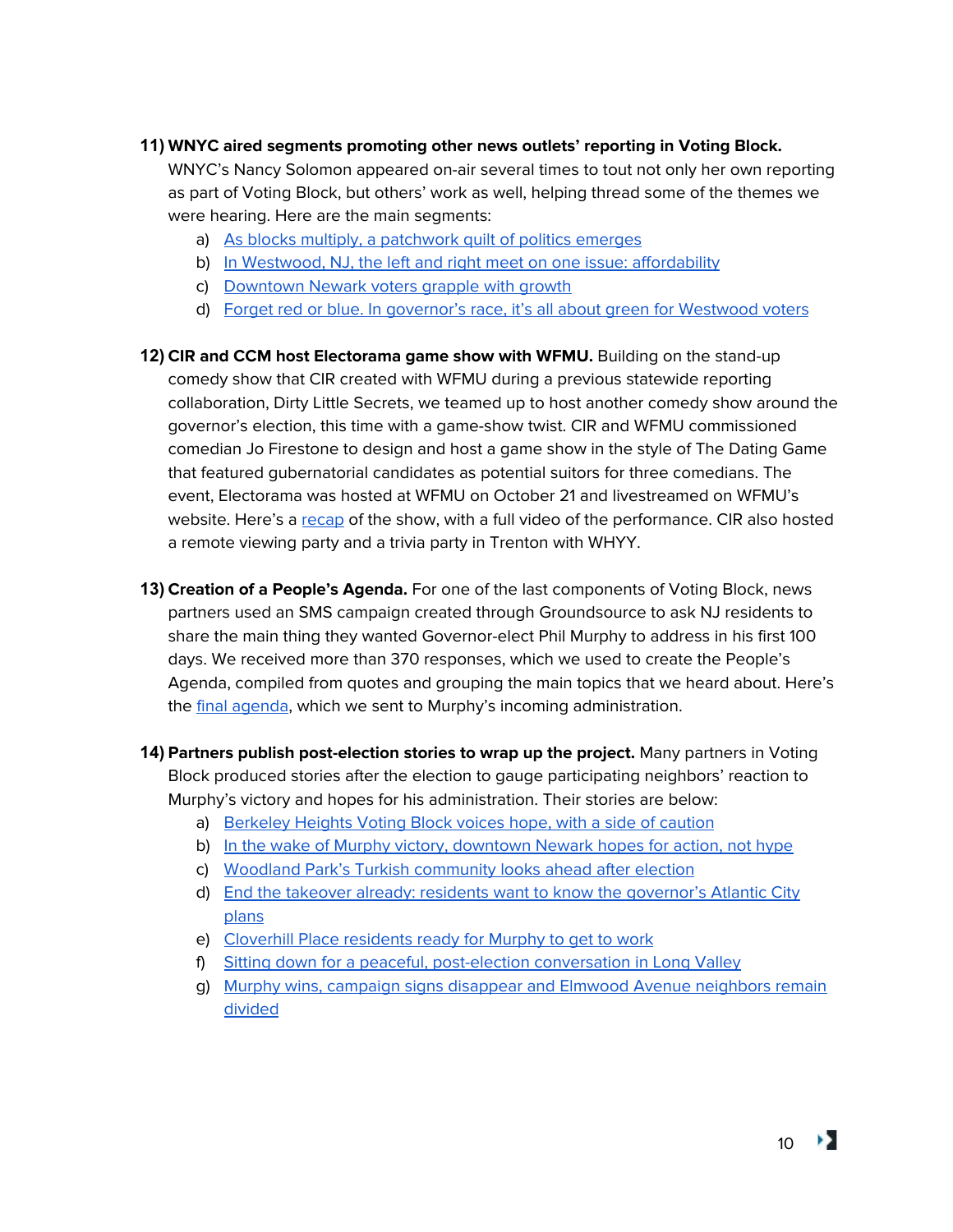# **III. Impact**

#### **A. Impact on audiences / community members**

In total, Voting Block partners published more than 70 stories and held two dozen neighborhood potlucks, at which more than 100 people participated. CCM conducted a survey among potluck participants; however, the small number of responses (ten) do not allow for generalizations to be made from the survey results. In interviews with media partners, they were asked questions about community participation and audience feedback on the project. Taken together, these data suggest that potluck participants appreciated the engagement, have a deeper relationship with the media organization based on a gratitude for taking their perspectives seriously, and that they were potentially more civically engaged and/or informed as a result of their participation. There are little data to suggest impact of published Voting Block content on audiences.

The survey results, while limited, show some interesting trends. When asked what participants "liked best" about Voting Block (open ended), all respondents pointed to the opportunity to speak with neighbors, and particularly those whom they did not previously know and who held different political opinions and/or perspectives.

Survey results also suggest that participants were motivated to look up more information about issues that came up during the community conversations. Nearly all respondents said they'd recommend participating in future Voting Block events to a friend.

Participants in Voting Block events overwhelmingly said they voted in the N.J. gubernatorial election, but that their participation in Voting Block did not contribute to their decision to vote.

Voting Block reporters said that the feedback they received from community members who participated in potlucks was different than that which they typically get. In particular, they said that community members often expressed gratitude for the opportunity to get involved and meet their neighbors, but also for the journalist taking the time to listen to their perspectives. One reporter said:

"I think they saw that there was some kind of public service element in having a journalist sit and listen to them. They felt like they had opinions and views and thoughts that matter and were important. It was really significant to them that we were listening and recording and going to disseminate their thoughts."

And some participants told reporters that they were thinking about their role in politics in a new way. For example, one media partner relayed:

"One of the women who I did a story on about an undecided voter was telling me that because she was a part of this project, she's not paying much more attention to politics and thinking about it more. One of the guys even suggested that she run for office."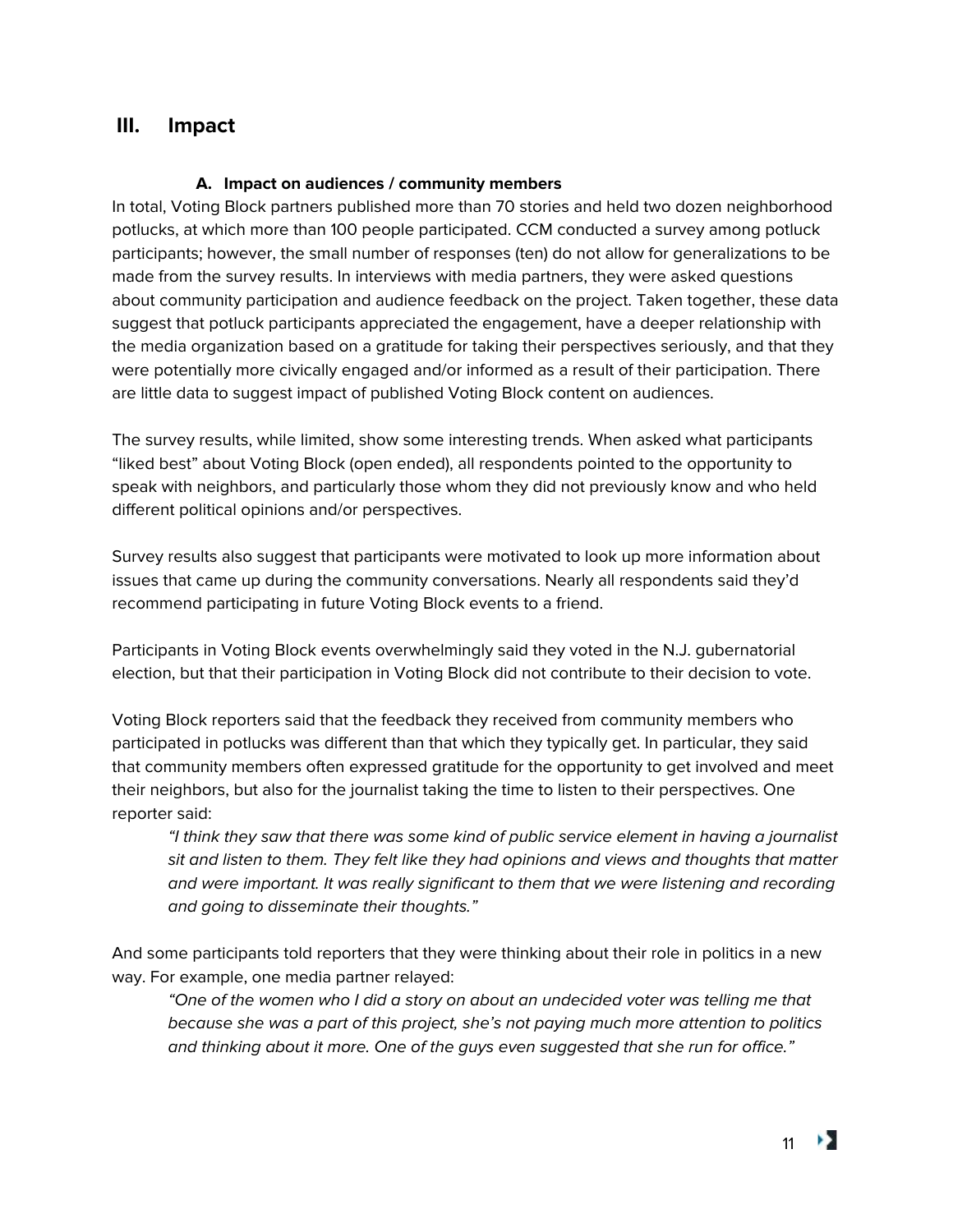On the other hand, the same reporter said that getting community participation for community conversations through potlucks was "like pulling teeth."

In interviews, media partners said that they did not receive audience feedback on the content they produced for Voting Block that was significantly different than normal.

Community organization partners that held potlucks said that the participants felt like their experiences were validated through their interactions with CIR and CCM staff.

# **B. Impact on partners**

# Media partners

Voting Block had significant impact on media partners - both at the organizational and individual levels. Through surveys and interviews with media partners, this report finds evidence that Voting Block created effective structures to support collaborative reporting, deepened relationships among media outlets and reporters in the greater N.J. area, and, to a lesser extent, built capacity and expertise for partner news organizations to do direct community engagement.

According to survey results, the most important aspects of Voting Block to media partners were:

- Hosting potlucks to spark political conversations among neighbors. (57%)
- Being part of a larger network of New Jersey newsrooms covering the election in a unique way. (49%)
- Having each newsroom focus on one community in New Jersey. (49%)

Collaboration is difficult, especially when it involves established institutions with competing interests. In order to encourage participation, organizing partners provided financial support to most participants. Additionally, information and expectations about the project were made accessible through a shared Google Drive folder. Organizing partners made weekly phone calls the central pillar of their communication strategy, and complemented this with a Slack channel, one-on-one phone calls and meetings, and email.

In interviews, most media partners said they they had participated in at least one other collaborative reporting initiative in the twelve months prior to Voting Block, at least two of which were CCM projects (Shadows of Liberty, and Dirty Little Secrets, also with CIR). In the case of Voting Block, participants said that it was an easy decision to participate for three main reasons. First, partners had pre-existing relationships with CCM, CIR, and/or NAM, and assumed that the project would be well-organized and worthwhile, based on these relationships. Second, many partners referred to the financial support available for the project and said they can't afford to turn down money, regardless of the initiative. And finally, partners said they would have been covering the elections, anway, and so a collective effort was appealing.

When asked how Voting Block was different than a reporter's normal workflow, many said that the engagement was a new way to connect with audiences. Reporters emphasized that they don't typically get together with community members just to listen.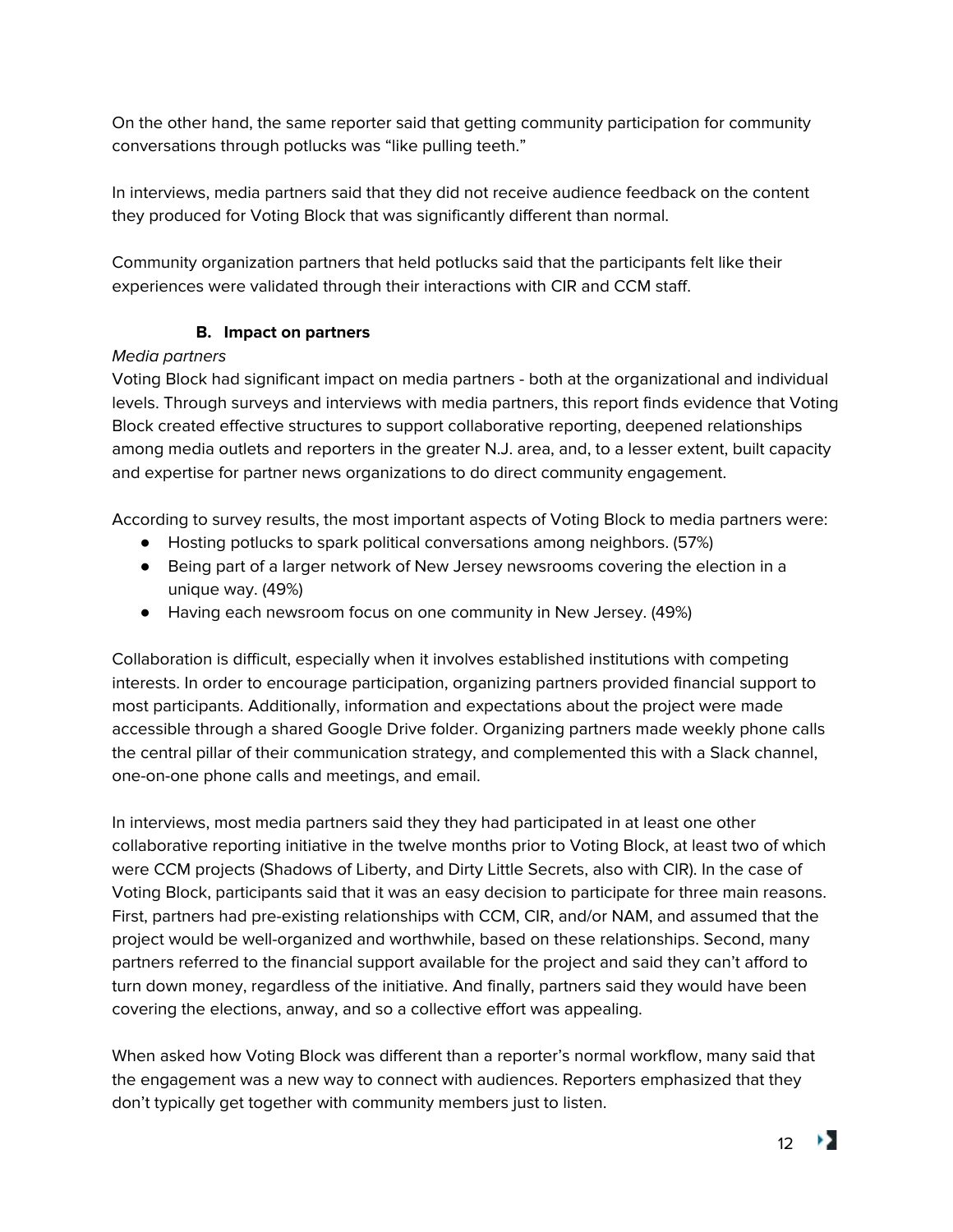"It was a really eye-opening experience for me. I'm so glad that we did it because we got to strengthen our ties to the community."

"Getting a whole bunch of people together for the express purpose of just listening - that wasn't something we had done before."

"In my normal working world I would never do the stories where I get people together and have them talk to each other and then air some version of that. We just don't really do stuff like that."

Newsroom partners also said that they built relationships with peers in other organizations, and that they liked feeling like they were part of something bigger than themselves and their organizations. Reporters for hyperlocals especially emphasized the value of feeling like they were part of a network.

"It's a hugely different feeling when you're part of a collaborative network. Just the feeling of being part of a bigger newsroom again was a big lift and an incentive to do the work."

Over the course of the project, partners say that they learned to work better with other organizations. Partners said that they liked being able to share content across publications, even if their organizations didn't do so as frequently as they might have wished. Increased capacity for collaboration is especially demonstrated as print partners began to gather audio for use by radio partners. One partner from a radio station said, "I've seen a real progression and growth in working with print partners, and how much more time and effort they're putting into sending us tape. It used to be impossible to get tape from anybody who wasn't already a radio producer or reporter, and now it's like we got some great tape from some of our partners, even from some of the hyperlocals. So that really helped because that allowed us to get stuff on the air from other blocks."

Most partners said that Voting Block community engagement was different than their normal way of reporting and engaging with their audiences. Partners said that the goals and activities for the community engagement elements were less clear than the reporting goals and requirements. While the information was covered in phone calls and available in Google docs, not all partners participated in every call and perhaps did not carefully review all materials provided. Once the engagement activities were understood, partners said that they required more effort to get community members to participate than they had anticipated. For example, partners said it was often difficult to identify participants for the potlucks.

NAM was the key organizing partner for ethnic media, and was going through its own organizational challenges at the time of this project (NAM ultimately dissolved its organization in December 2018). Due to this, ethnic media partners said they felt, at times, like they got information later than other media partners and didn't have as much time to plan events as the larger partners. One former NAM employee said that, from their perspective, the most beneficial

> х. 13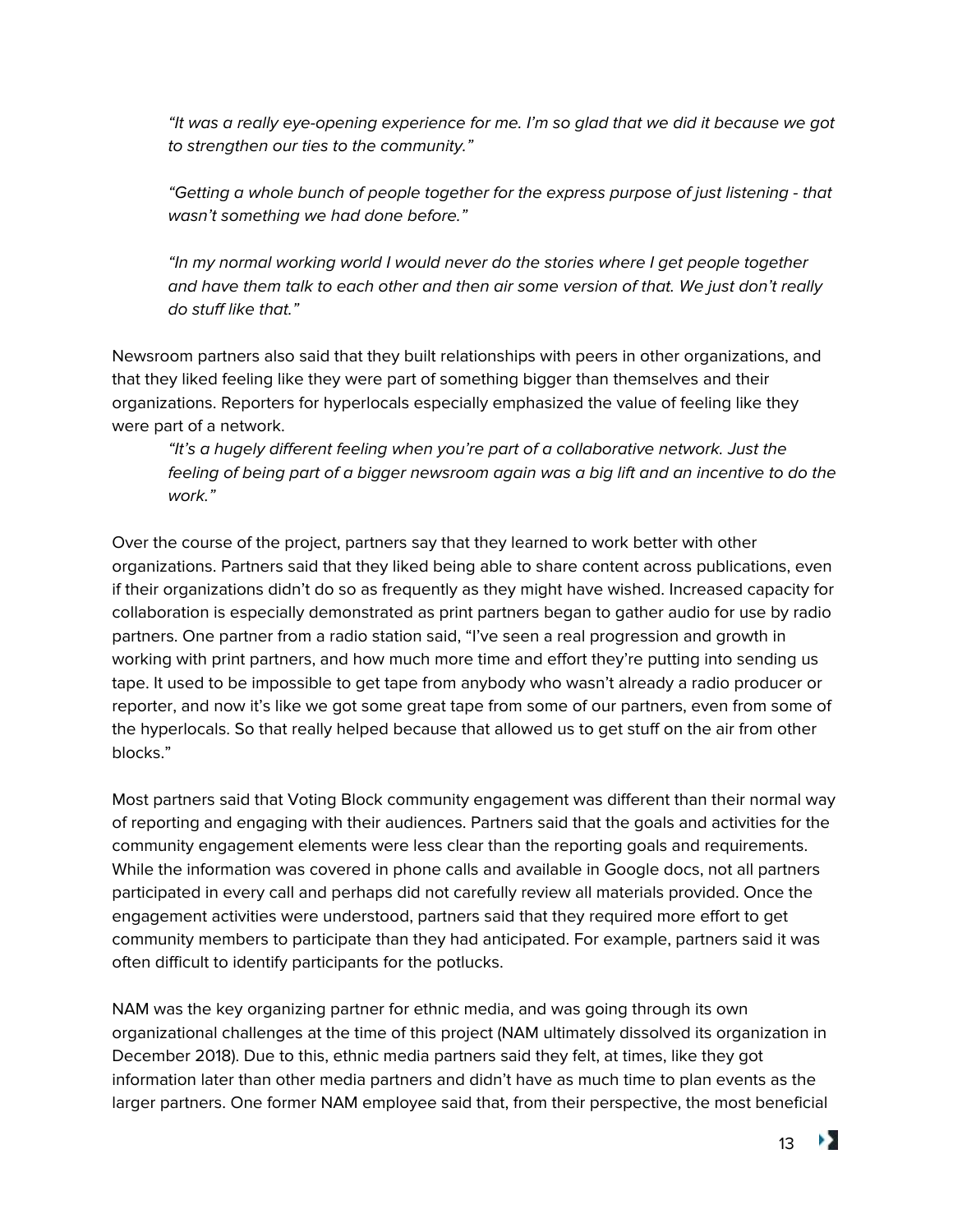part of Voting Block for their member organizations was the partnering of larger organizations with ethnic media to "actually do the reporting."

"Usually the bigger outlet would just do the whole thing themselves and just offer the ethnic reporter a contributing byline. This way was better, because the perspective was actually from their community, which means its more nuanced. Rather than just giving news tips to the top dog reporter. That actually happened on this project which I thought was great."

Regardless of the difficult nature of community engagement, most partners said they want to do more in the future. One partner said, "I thought it was a really useful kind of exercise in reaching out directly to community members and featuring their viewpoints and their stories." When asked specifically about the comedy show, partners said they were unsure what it was, but that they would have liked to be more involved.

Overall, 71% of survey respondents said they are "very likely" to participate in another collaborative project like Voting Block in the future. For the next project, 21% of participants said they could use more help on pre-story brainstorming, multimedia, and project and story feedback and editing.

#### Community partners

Community partners said that hosting potlucks with CIR and CCM allowed them to engage their members in conversations about politics in a new way. Community partners said that the potluck guide was helpful for organizing the event and only had to be "slightly tweaked" for their purposes. Community partners emphasized that CIR's support was instrumental in organizing the potlucks.

"Cristina and Annie were great. We had numerous conversations leading up to the event and they were always very flexible and open to tailoring the conversation format to meet the needs of our artists and community. That paid dividends. It definitely was a meaningful evening for us."

# **IV. Learning and recommendations**

#### **1. Relationships matter**.

Most partners said they joined the collaborative due to a preexisting relationship with CCM, CIR, or NAM. Regardless of how partners felt about the success of Voting Block, they emphasized that they value their relationships with these coordinating partners, and especially praised the work CCM is doing in N.J.

#### **2. So does money.**